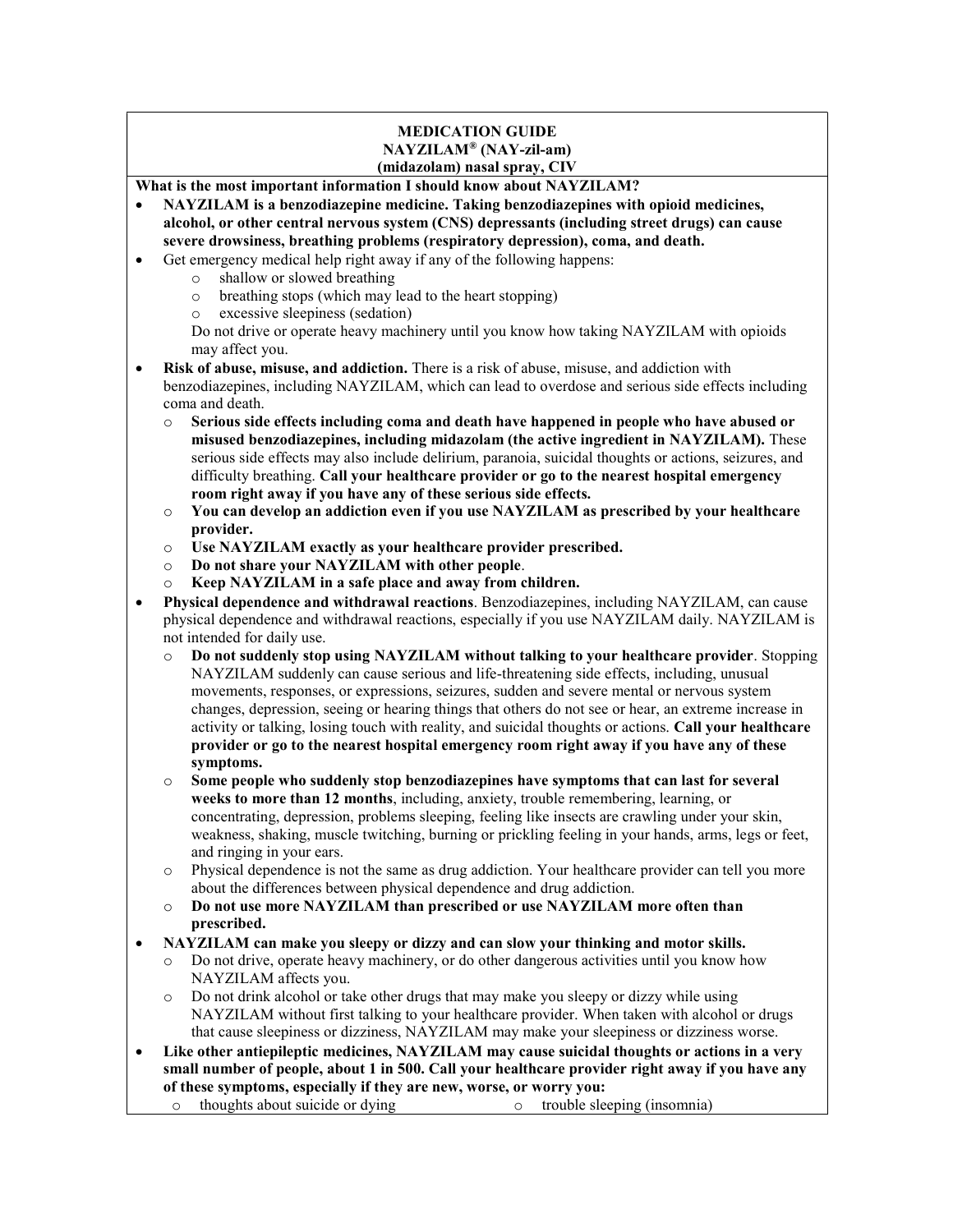- o feeling agitated or restless
- o acting aggressive, being angry, or violent
- o attempts to commit suicide
- o panic attacks
- o acting on dangerous impulses
- o new or worse depression
- o an extreme increase in activity and talking (mania)
- o new or worse anxiety
- o new or worse irritability
- o other unusual changes in behavior or mood

## How can I watch for early symptoms of suicidal thoughts or actions?

- o Pay attention to any changes, especially sudden changes in mood, behaviors, thoughts, or feelings.
- Keep all follow-up visits with your healthcare provider as scheduled.

Call your healthcare provider between visits as needed, especially if you are worried about symptoms. Suicidal thoughts or actions can be caused by things other than medicines. If you have suicidal thoughts or actions, your healthcare provider may check for other causes.

## What is NAYZILAM?

- NAYZILAM is a prescription medicine used for the short-term treatment of seizure clusters (also known as "acute repetitive seizures") in people 12 years of age and older.
- NAYZILAM is a federally controlled substance (CIV) because it contains midazolam that can be abused or lead to dependence. Keep NAYZILAM in a safe place to prevent misuse and abuse. Selling or giving away NAYZILAM may harm others and is against the law. Tell your healthcare provider if you have ever abused or been dependent on alcohol, prescription drugs, or street drugs.

It is not known if NAYZILAM is safe and effective in children under 12 years of age.

# Do not use NAYZILAM if you:

- are allergic to midazolam.
- have an eye problem called acute narrow-angle glaucoma.

## Before you use NAYZILAM, tell your healthcare provider about all your medical conditions, including if you:

- have a history of depression, mood problems or suicidal thoughts or behavior.
- have asthma, emphysema, bronchitis, chronic obstructive pulmonary disease, or other breathing problems.
- have kidney or liver problems.
- have congestive heart failure.
- have a history of drug or alcohol abuse.
- are pregnant or plan to become pregnant. NAYZILAM may harm your unborn baby.
	- Babies born to mothers receiving benzodiazepine medicines (including NAYZILAM) late in pregnancy may be at risk of having breathing problems, feeding problems, dangerously low body temperature, and withdrawal symptoms.
	- If you become pregnant while using NAYZILAM, talk to your healthcare provider about registering with the North American Antiepileptic Drug (NAAED) Pregnancy Registry. You can register by calling 1-888-233-2334. For more information about the registry, go to http://www.aedpregnancyregistry.org. The purpose of this registry is to collect information about the safety of antiepileptic drugs during pregnancy.
- are breastfeeding or plan to breastfeed. Midazolam passes into your breast milk and may harm your baby. Talk to your healthcare provider about the best way to feed your baby if you use NAYZILAM.

Tell your healthcare provider about all the medicines you take, including prescription and over-thecounter medicines, vitamins and herbal supplements. Using NAYZILAM with certain other medicines can affect each other, causing side effects. Know the medicines you take. Keep a list of them and show it to your healthcare provider and pharmacist each time you get a new medicine. Ask your healthcare provider or pharmacist for a list of these medicines if you are not sure.

### How should I use NAYZILAM?

- Use NAYZILAM in the nose only.
- Use NAYZILAM exactly as your healthcare provider tells you to use it and follow the Instructions for Use that comes with this Medication Guide.
- Your healthcare provider has prescribed NAYZILAM to treat a type of seizure called a "seizure cluster".
- If the seizure cluster is continuing 10 minutes after the first dose of NAYZILAM, a second dose of
- NAYZILAM may be used if you have been told to do so by your healthcare provider.